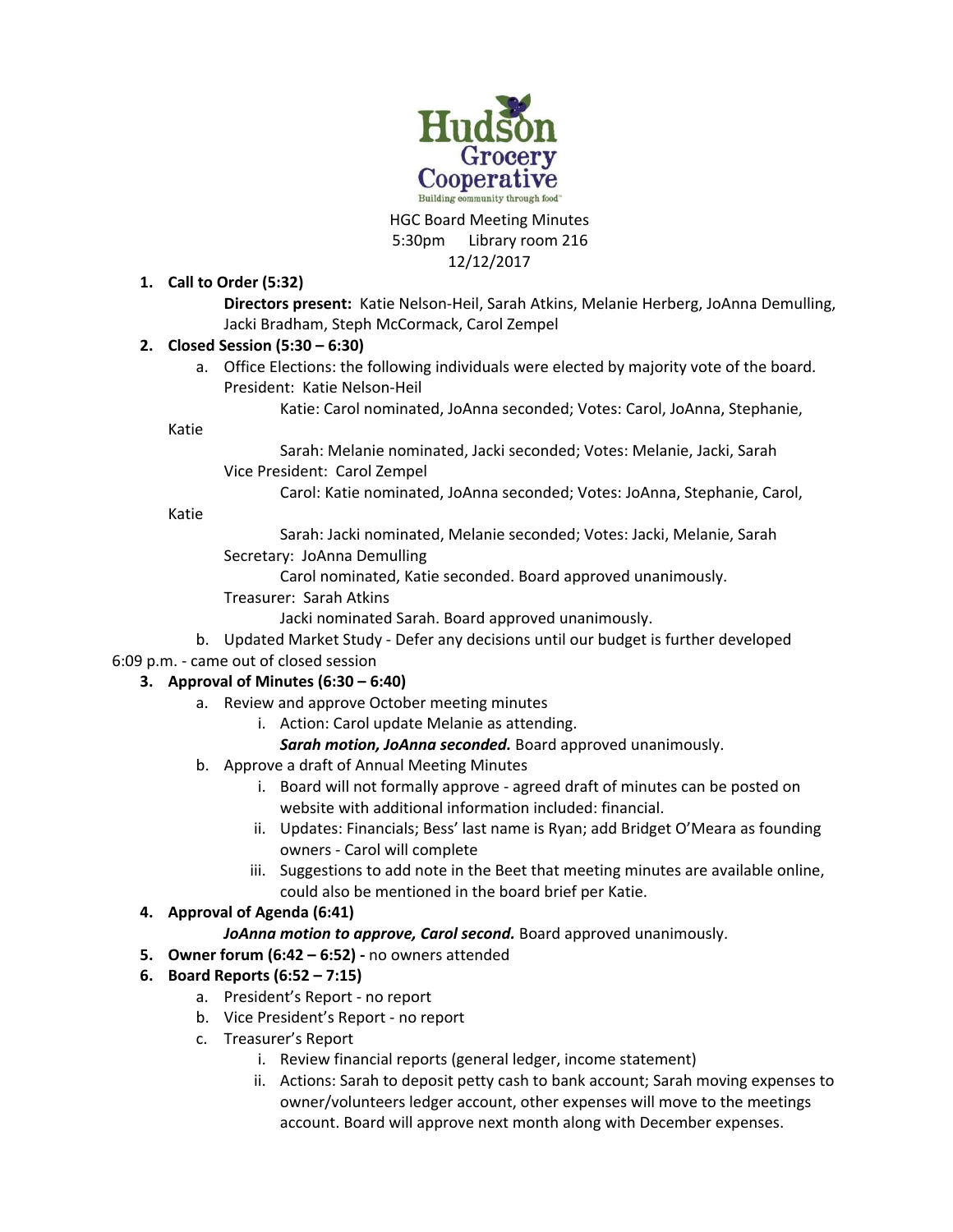## iii. *Jacki motioned, Melanie seconded* - Sarah will edit funds - motion rescinded

- d. Secretary's Report no report
- e. Other Director's Report no report

# **7. Old Business (7:15 – 7:25)**

## **a. Bauman and Associates (CPA) Update**

i. CPA working on process review. Recommendation from Board to get quotes from at least 3 CPA firms, including our current CPA. See what Bauman brings back and proceed from there.

## **b. Review project plan & action items**

- i. Project plan and Admin/Legal plan were reviewed. Carol to make updates.
- ii. Actions:
	- 1. Stephanie marketing research and create connection plan.
	- 2. Roles and Responsibilities those with edits/reviews should email Carol
	- 3. Recommended first budget presented to Board in May, finalized in June
	- 4. Creating second domain .coop and forwarding .org to .coop. JoAnna and Carol to meet with Steve Fox. .org expires January 20, 2018.
	- 5. Communications Policy Is being reviewed by committees for feedback.

# Adjourn for break at 7:18 p.m.

# **8. Committee Reports (7:25– 7:45)**

# **a. Ownership & Volunteer**

- i. Updates
	- 1. Discussion of budget, uses, and goals
	- 2. Database audit postponed to 2018
	- 3. Events and outreach volunteer party, new owner materials; volunteer training materials; document planning; group presentations; annual meeting; spring owner event (April or May)
- ii. Approve new owners

# *JoAnna motion to approve; Carol seconded*; Board approved unanimously

1. Leslie Jackson

# **b. Marketing & Communications**

- i. Updates
	- 1. Discussion of budget, uses, and goals
	- 2. Winter Market (February 17 at EP Rock); owner interviews; fall campaign; and communications policy
- ii. Other items: chamber membership and benefits rotational attendance at events; compiling list of known community events

### **c. Steering**

- i. Updates
	- 1. Board Education handout of upcoming FCI & CDS Consulting opportunities
	- 2. Board Planning with CDS Consulting
		- a. Board retreat proposed for January 13, 2018 facilitated by CDS Consulting; Steering monies are available
		- b. Approved for 1/13/18 from 1 5 p.m.
		- c. Action: Carol to make arrangements and inform the Board.

### **9. New Business (7:45 – 7:50)**

- a. Telecommunication options for board meetings
	- i. Continue research on authentication

### **10. Recap/Next Steps (7:45 – 7:55)**

- a. Board orientation for new directors, bylaw review will be scheduled.
	- i. Action: Carol to reach out to new board members regarding their availability.